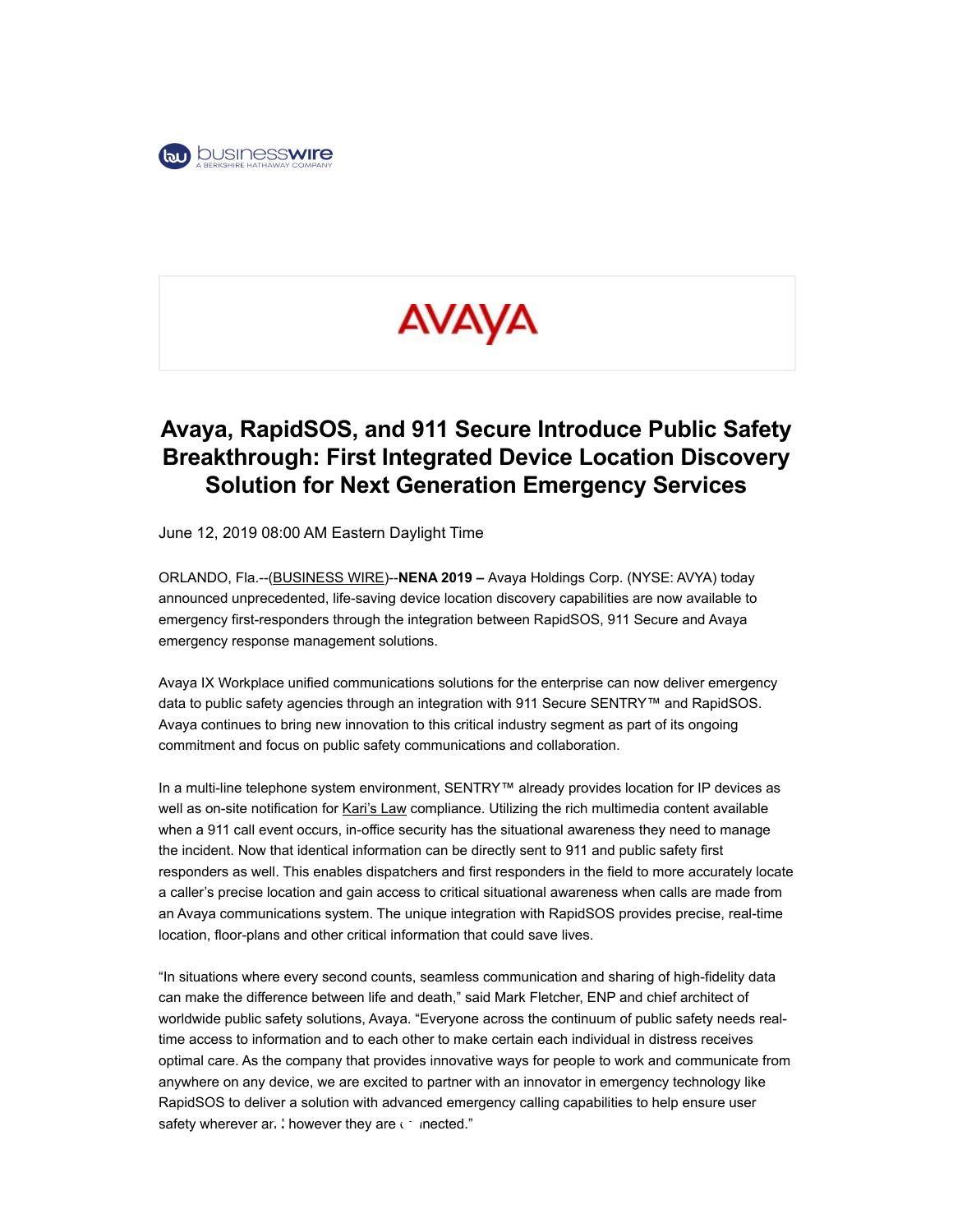"Additional information from the scene of an incident can make all the difference during an emergency," said Jeff Robertson, senior vice president and general manager of public safety, RapidSOS. "Sophisticated data from Avaya displayed directly on the screens of 9-1-1 telecommunicators will enhance situational awareness for emergency services, providing safety and security for Avaya customers. We are excited to work with Avaya and their partners to put rich emergency data in the hands of first responders, leading to more efficient response and improved emergency outcomes."

Across the country, 911 dispatchers in more than 6,100 emergency communications centers, or PSAPs, are working with outdated technology that was created in the landline era and optimized for people who call 911 from a traditional landline, thus creating a significant communication gap in today's emergency response process.

"When Avaya came to us and asked us to build a new module within SENTRY™ we jumped at the chance," said Kevin Kito, CEO, 911 Secure. "Being able to improve the information that PSAP operators receive during a 911 call is why we started 911 Secure. We had all of our developers drop their current projects so they could all focus on getting this ready as soon as possible. We are proud to say it took less than a month to go from concept to fully working solution. The partnership with Avaya and RapidSOS were key factors in our team getting this developed so quickly. We are excited to see what information companies decide they want to put into the database as well as what information first responders want to see."

Avaya IX Workplace with 911 Secure SENTRY™ utilizes new emergency data capabilities made available by the RapidSOS Clearinghouse, in use by over 3,000 public safety agencies nationwide. This new solution is the first to connect user-specific location information from a commercial network with 9-1-1 through the RapidSOS platform. The RapidSOS Clearinghouse is a secure source of advanced emergency data for public safety agencies, who are able to retrieve data in an emergency through RapidSOS Portal or integrations with existing PSAP software systems. This allows them to add sophisticated information in real-time that the existing 9-1-1 infrastructure is not capable of providing.

Beyond the 911 Secure SENTRY™ solution, Avaya IX Workplace can also utilize the Avaya Cloud Notification System, which enables fast, automated mass notifications via voice, text or various combinations to large groups of people who need to be alerted with the accurate information. Weather events or school closing alerts can now be delivered using integrated active databases, sending alerts to parents, community members or other emergency contacts, providing instructions or other important information that is critical in times of need.

Avaya is showcasing its emergency services solutions, and more, at the Avaya booth #207 at NENA 2019 Conference, June 14-19, in Orlando, FL. #NENA2019, #ExperiencesThatMatter

RapidSOS is showcasing its solutions to bring life-saving emergency data to 911 and first responders though the free RapidSOS Clearinghouse at booth #432.

#### Additional Resources

• Learn more about Avaya's Public Safety Communications & Next-Gen Emergency Services.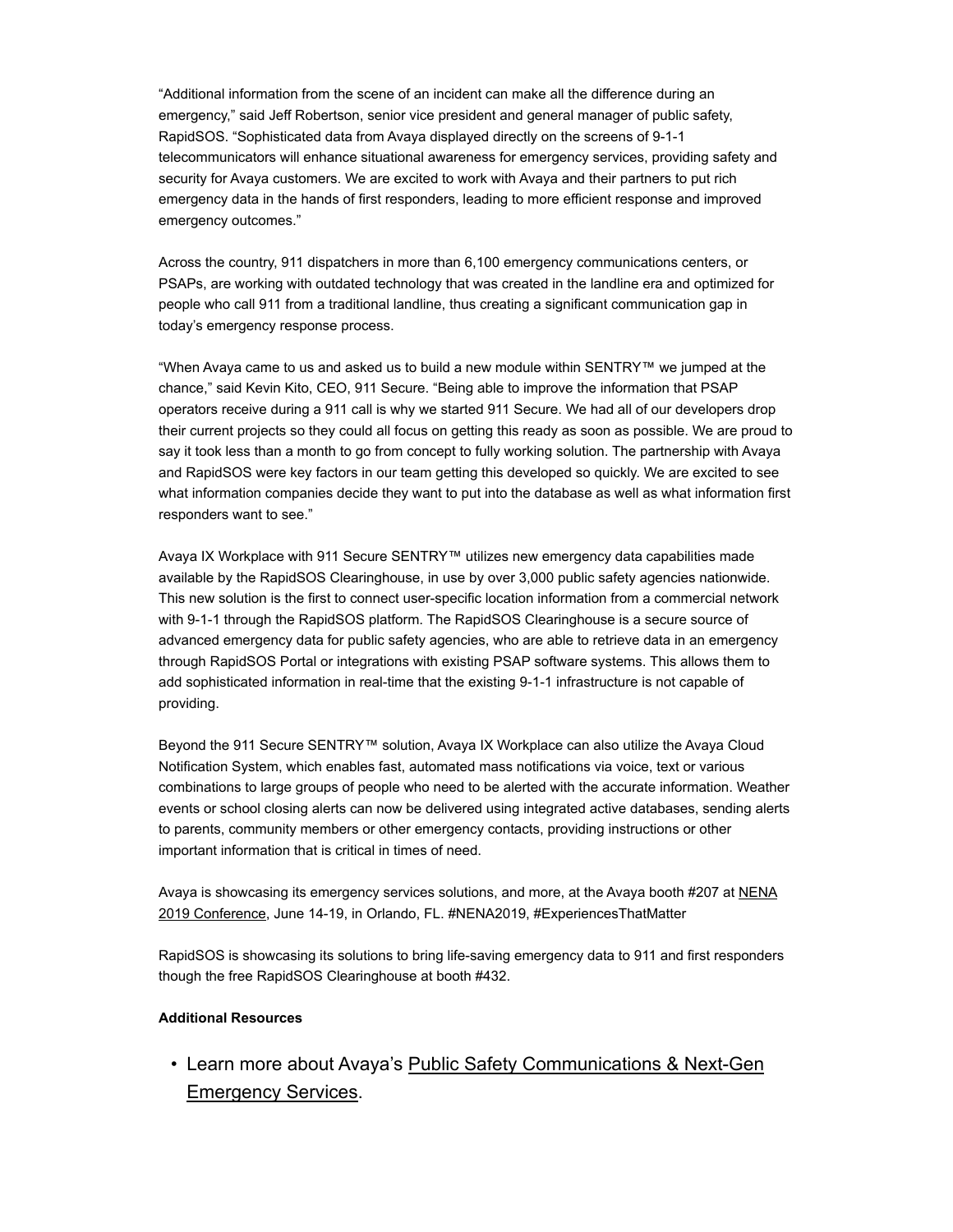### • Learn how Avaya and select partners deliver Next-Generation 911 (NG911)

#### About Avaya

Businesses are built on the experiences they provide, and every day millions of those experiences are built by Avaya (NYSE: AVYA). For over one hundred years, we've enabled organizations around the globe to win – by creating intelligent communications experiences for customers and employees. Avaya builds open, converged and innovative solutions to enhance and simplify communications and collaboration – in the cloud, on-premise or a hybrid of both. To grow your business, we're committed to innovation, partnership, and a relentless focus on what's next. We're the technology company you trust to help you deliver Experiences that Matter. Visit us at www.avaya.com.

#### About RapidSOS

Partnering with Internet of Things (IoT) companies and the public safety community, RapidSOS provides a rich data link to public safety via the RapidSOS Clearinghouse – sending life-saving data to aid in emergency response. RapidSOS implements best-in-class security practices including end-toend encryption for data in the Clearinghouse and an information security management program developed with IBM that has achieved ISO 27001 compliance, a rigorous and globally-recognized cybersecurity certification. The RapidSOS Clearinghouse is a free service to public safety, and is integrated with all major vendors of 911 call-taking, dispatching and mapping software. Learn more about RapidSOS: www.rapidsos.com.

#### About 911 Secure

911 Secure was founded because the need for a comprehensive, affordable, easy to use Enhanced/NG911 solution was essential within the industry. 911 Secure only provides Enhanced and Next Generation 911 services. By focusing on only 911 calls, we are able to ensure that all of our attention and product development is always pushing forward to the same goal. We believe in old fashion customer service. This is extremely important to us, due to the fact that our business is about saving lives. 911 calls are the most important calls that will ever be processed by a call server. We pride ourselves on always being on the cutting edge of the latest technology. By always being at the forefront we are able to provide the best 911 call routing solution and notify the correct on-site personnel that 911 has been called. We are excited to help organizations protect their employees and visitors. Secure your future today with 911 Secure! Visit us at www.911Secure.com.

#### Cautionary Note Regarding Forward-Looking Statements

This document contains certain "forward-looking statements." All statements other than statements of historical fact are "forward-looking" statements for purposes of the U.S. federal and state securities laws. These statements may be identified by the use of forward looking terminology such as "anticipate," "believe," "continue," "could," "estimate," "expect," "intend," "may," "might," "our vision," "plan," "potential," "preliminary," "predict," "should," "will," or "would" or the negative thereof or other variations thereof or comparable terminology and include, but are not limited to expected feature releases and statements about future products, expected cash savings and statements about growth, exchange listing and improved operational metrics. The Company has based these forward-looking statements on its current expectations, assumptions, estimates and projections. While the Company believes these expectations, assumptions, estimates and projections are reasonalles, such forward